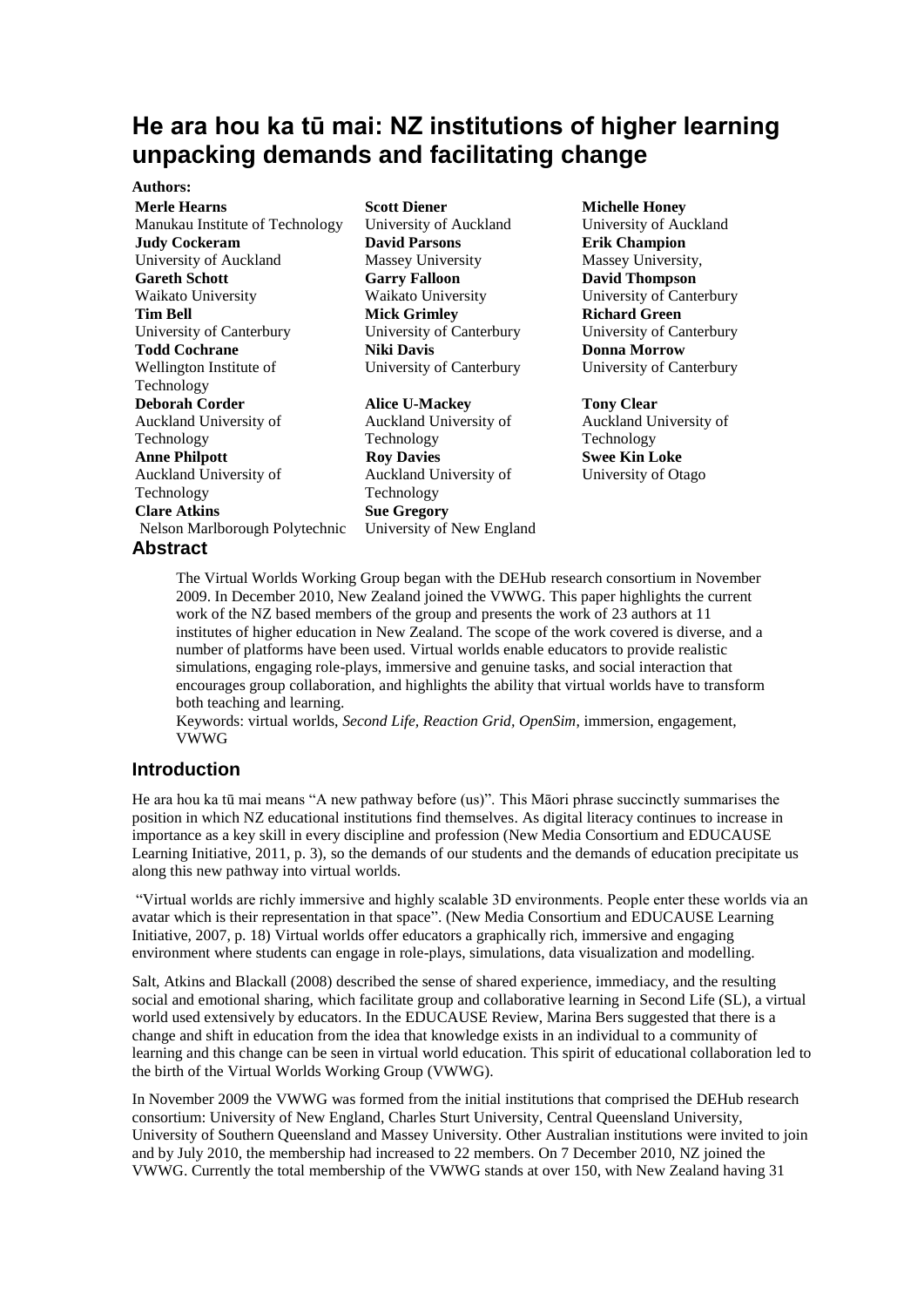members from 16 institutions. Membership is diverse, including lecturers, researchers, technicians, developers and administrators. Members contribute a wealth of expertise in various fields of endeavour, and assist each other in research initiatives, shared classroom experiences, presentations and publication.

This paper outlines the use of virtual worlds in many New Zealand institutions. The examples represent a diversity of research, experience, and perspectives. But the common element is the belief in the efficacy of virtual worlds for education and their potential for meeting the changing demands of a digitally challenging world. Virtual worlds have enabled the provision or resources, experiences, and learning that would have been difficult and sometimes even impossible to provide in the traditional classroom environment.

# **New Zealand Institution Vignettes**

The following table summaries the current work being done in virtual world education by a number of New Zealand institutes of higher learning. Educational demands in New Zealand are changing rapidly and this table suggests ways that institutions are changing directions in response to these demands.

| <b>Institution</b> - Where                                                                                                                         | <b>Project Intent</b>                                                                                                                       | <b>Process</b>                                                                                                                                            | Outcome                                                                                                                                                | <b>Future plans</b>                                                                                                                              |
|----------------------------------------------------------------------------------------------------------------------------------------------------|---------------------------------------------------------------------------------------------------------------------------------------------|-----------------------------------------------------------------------------------------------------------------------------------------------------------|--------------------------------------------------------------------------------------------------------------------------------------------------------|--------------------------------------------------------------------------------------------------------------------------------------------------|
| <b>MIT</b><br>Purpose built sim:<br>Kowhai on SL<br>Movement into<br>Jokaydia Grid &<br><b>NZVWG</b>                                               | Student interview<br>skills for<br>Foundation<br>students<br>Career pathways                                                                | Interview aspects,<br>dress, simulated<br>interviews in<br>purpose built<br>rooms (as shown in<br>Fig 1)                                                  | Engaged students,<br>retained students,<br>more merit passes                                                                                           | Use by other<br>departments<br>Literacy game                                                                                                     |
| University of<br>Auckland - Health<br>Purpose built<br>health clinic: SL                                                                           | Simulation for<br>undergraduate<br>nursing students                                                                                         | Simulation<br>involving three<br>active student<br>nurses with patient<br>and family<br>member, plus other<br>students observing                          | Thoroughly<br>engaged students<br>Debrief ensured<br>learning of key<br>points.                                                                        | Have used the<br>setting for other<br>simulations<br>Waiting for faster<br>broadband before<br>exploring<br>extending further                    |
| University of<br>Auckland-<br>Architecture<br>Purpose built sim:<br>Putahi on SL                                                                   | Give studio based<br>experience to<br>acquire digital<br>skills in a virtual<br>urban-like building<br>site called the<br>Living Sketchbook | Creative Digital<br>Studio space for<br>the first<br>imaginative steps<br>needed to design<br>and build<br>architecture                                   | To 'get over the<br>interface' and<br>arrangement of the<br>complex<br>information flows<br>of image and<br>building design and<br>construction        | Ongoing survival<br>and acceptance of<br>virtual worlds/3d<br>web rather than<br>" $SL$ "<br>Continue<br>development of the<br>Living Sketchbook |
| Massey University<br><b>Customised Open</b><br>Wonderland world<br>hosted on<br>university server                                                  | Create a virtual<br>workshop for<br>teaching agile<br>software<br>development<br>methods                                                    | Run workshops,<br>observe and<br>interview<br>participants                                                                                                | Useful feedback<br>for future design<br>iterations                                                                                                     | <b>Benchmark</b><br>performance and<br>utility against other<br>open source virtual<br>worlds                                                    |
| <b>Massey University</b><br>- Auckland School<br>of Design<br>Biofeedback<br>augmentation, (Fig<br>2) Blender, Unity<br>& Flash in lab &<br>online | <b>Adapting interfaces</b><br>for virtual world<br>use (Champion &<br>Decker, 2010)                                                         | 1. Biofeedback<br>sockets to augment<br>gameplay<br>2. Combining<br>mirror and code<br>3. Chinese<br>character sketching<br>4. Unity run inside<br>Moodle | 1. Utilised in<br>architecture<br>2. Projection of<br>virtual environs<br>3. For learning<br>Chinese<br>4. Running a<br>virtual world inside<br>an LMS | Extending work in<br>creative interfaces                                                                                                         |
| Waikato - School<br>of Arts<br>Garry's Mod, a<br>modding<br>application for<br>Half-Life 2 & its                                                   | Transferability of<br>learning from<br>creative practice,<br>the role of<br>machinima as a<br>filmmaking tool,<br>and mode of               | Workshops,<br>utilising regularly<br>updated user-<br>generated content<br>and solution based<br>engagement to<br>realise a film                          | Short film as a<br>creative output<br>( <i>Fig.</i> $3$ as an<br>example)<br>Further knowledge<br>of game engines<br>and modding                       | Consolidate and<br>shift modding<br>environments into<br>purpose built open-<br>source machinima<br>applications                                 |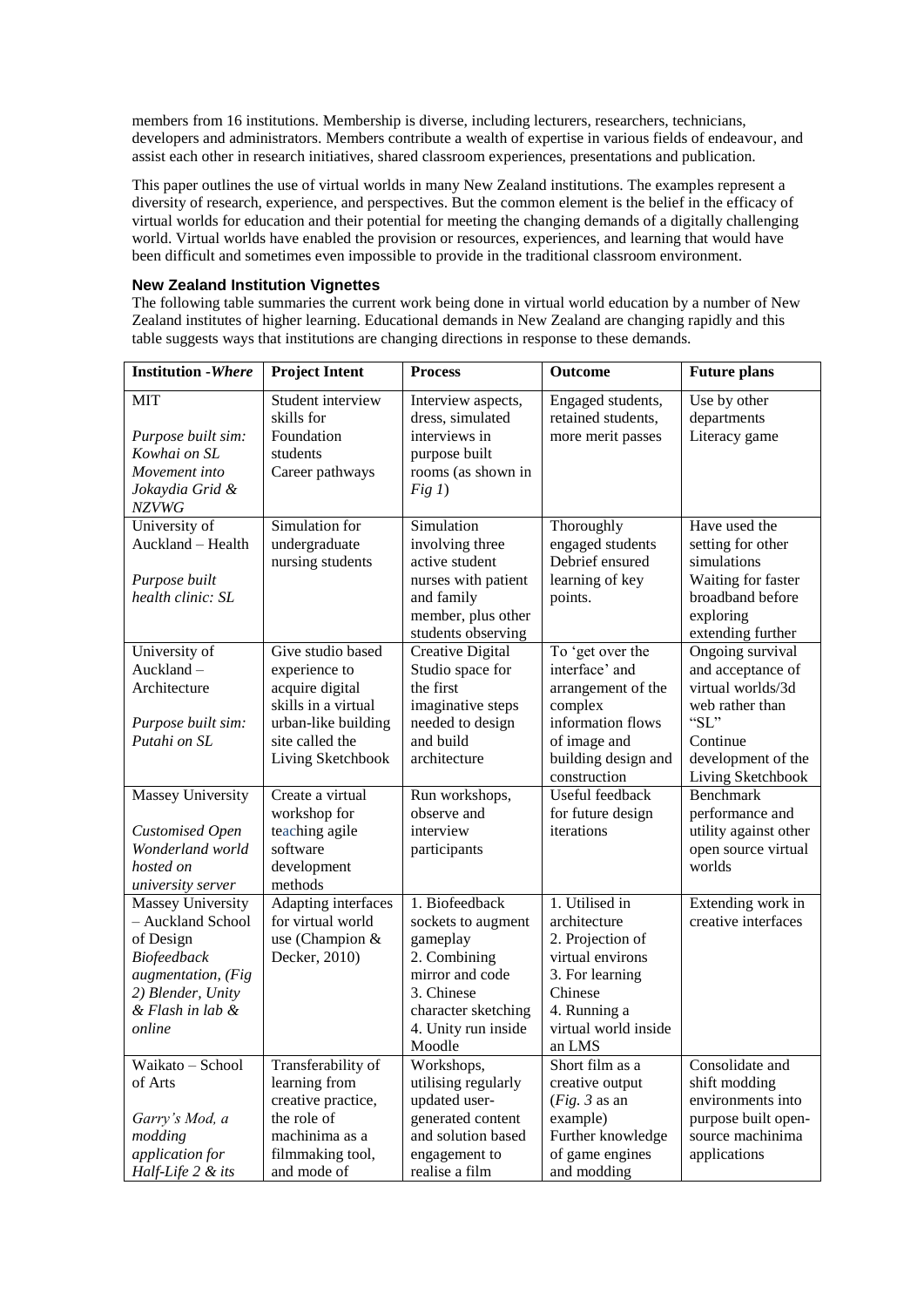| associated<br>community and<br>wiki                                                                                                                                                                  | engagement with<br>gaming technology                                                                                                                                          | concept                                                                                                                                                                                                 | practices                                                                                                                                                                                        |                                                                                                                                                                                                |
|------------------------------------------------------------------------------------------------------------------------------------------------------------------------------------------------------|-------------------------------------------------------------------------------------------------------------------------------------------------------------------------------|---------------------------------------------------------------------------------------------------------------------------------------------------------------------------------------------------------|--------------------------------------------------------------------------------------------------------------------------------------------------------------------------------------------------|------------------------------------------------------------------------------------------------------------------------------------------------------------------------------------------------|
| Waikato-<br><b>Education Faculty</b><br><i>Intermediate</i><br>schools in the<br>Hamilton region -<br>MARVIN (Fig. 4)                                                                                | Classroom-based<br>research exploring<br>using avatars to<br>help develop<br>student key<br>competencies                                                                      | Interviews,<br>observation, screen<br>capture software,<br>video                                                                                                                                        | Higher order<br>thinking skill<br>development.<br>Increased<br>collaboration.<br>Enhanced<br>awareness of local<br>issues                                                                        | Extend research to<br>other school levels                                                                                                                                                      |
| University of<br>Canterbury -<br><b>Computer Science</b><br>Education<br>On OpenSim<br>portable server for<br>use within schools                                                                     | Using virtual<br>worlds to evaluate<br>and deliver CS<br>Unplugged<br>activities ( <i>Fig 5</i> )                                                                             | School students<br>participate in<br>activities and their<br>actions are<br>captured for<br>analysis                                                                                                    | Experimental<br>system still being<br>developed for<br>monitoring activity<br>in SL                                                                                                              | Complete<br>experiments and<br>see if evaluation in<br>SL can inform<br>evaluations in the<br>physical world                                                                                   |
| University of<br>Canterbury -<br>Literacies & Arts<br>in Education<br>OpenSim Server on<br>$campus -$<br>nominally part of<br><b>NZVWG</b>                                                           | How to use<br>MUVEs effectively<br>in vocational<br>education contexts                                                                                                        | A MUVE for<br>temporary traffic<br>management<br>instruction is being<br>developed through<br>design based<br>research                                                                                  | This partially<br>developed scenario<br>is part of an on-<br>going research<br>project                                                                                                           | On going research                                                                                                                                                                              |
| Wellington<br>Polytechnic<br>SL-Koru Kowhai<br><b>Island</b><br>OpenSim Server on<br>$campus -$<br>nominally part of<br><b>NZVWG</b>                                                                 | Authentic learning<br>of technology $\&$<br>architecture<br>Exploring dance,<br>human senses and<br>technology<br>Using the virtual<br>environment as a<br>development tool   | Computer<br>Architecture course<br>Dance - digital<br>sensing of human<br>data<br>Designing<br>prototype<br>environments                                                                                | On going<br>achievement of<br>learning outcomes<br>Performance at<br><b>Digital Resources</b><br>for Humanities and<br>Arts 2011, and on<br>going collaboration                                  | Continuing current<br>projects<br>Continuing<br>collaboration on an<br>international level                                                                                                     |
| Auckland<br>University of<br>Technology-<br>Languages<br>Purpose built sim:<br>Kowhai on SL<br>& exploration of<br>cultural sims<br>throughout SL                                                    | Undergraduate:<br>Experiential<br>intercultural<br>learning and<br>language learning<br>Postgraduate:<br>virtual worlds for<br>language learning,<br>teaching and<br>research | Undergraduate:<br>ethnographic<br>studies in a range<br>of cultural sims<br>Postgraduate:<br>enquiry based<br>learning;<br>development of<br>core knowledge                                             | Undergraduate:<br>critical awareness<br>of own identity and<br>culture; effective<br>communication for<br>relationships,<br>Postgraduate:<br>educational<br>potential of virtual<br>environments | Undergraduate:<br>Develop exchanges<br>with other<br>universities<br>Interdisciplinary<br>studio model<br>Postgraduate:<br>possibly integrate<br>into other courses                            |
| <b>AUT</b> - Computing<br>& Mathematics<br>1) Prototype Java<br>3D CVE<br>'Teamlink'<br>2) UpStage an<br>open source web-<br>based platform for<br>cyberformance<br>(http://upstage.org.<br>nz/blog/ | Aid learning and<br>research into global<br>virtual teams and<br>collaborative<br>technologies                                                                                | 1. Global virtual<br>collaboration-<br>ongoing<br>development<br>2. Undergraduate<br>projects working<br>in partnership with<br>the UPStage<br>Virtual<br>organization to<br>extend UpStage<br>software | 1. Challenging<br>learning<br>experiences in<br>CVE development,<br>and collaborative<br>technologies<br>2) Intriguing<br>learning<br>experiences,<br>including open<br>source<br>development    | 1. Possible porting<br>to a browser based<br>technology stack -<br>new global<br>collaborations<br>2. Continuing<br>developments and<br>enhancements for<br>annual<br>performance<br>festivals |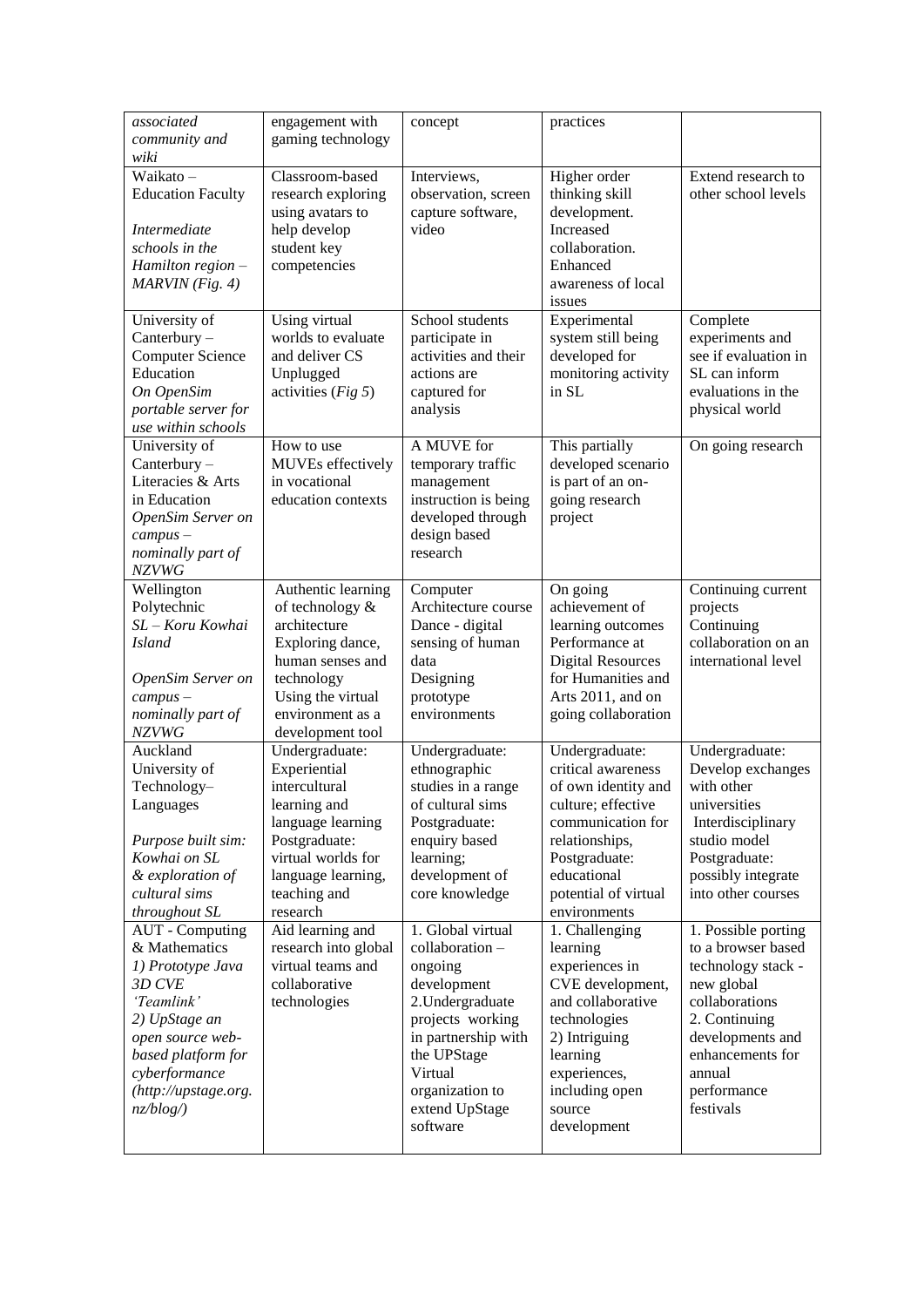| Auckland            | More effective VR        | Exploration of       | Enjoyable learning   | Industry linked       |
|---------------------|--------------------------|----------------------|----------------------|-----------------------|
| University of       | research by sharing      | varied 3D            | experiences, clever  | research -human       |
| Technology- VR      | of resources and         | applications in a    | algorithms and       | full-sensory          |
| Suite               | expertise                | number of contexts   | visualisations,      | perception and        |
|                     | An interface to aid      | such as rehab,       | useful research      | interrogation of      |
| <b>AUT VRSuite,</b> | industry in              | advertising,         | outcomes linking     | complex               |
| Colab               | undertaking              | interactive art, etc | 3D technology and    | information driving   |
| http://             | 'research of value'      | Complex data         | contexts             | complex               |
| vr.colab.org.nz/    | in interactive 3D        | visualisations of    |                      | processing and        |
|                     |                          | natural disasters    |                      | modelling             |
| University of       | Professional             | Medical students     | To solve clinical    | Assessment of         |
| Otago               | identity                 | solve clinical cases | case, students       | dispositional         |
|                     | development of           | while role-playing   | needed to notice     | behaviours as a       |
| Otago Virtual       | medical students         | as junior doctors in | clinically salient   | measure of            |
| Hospital            |                          | virtual emergency    | elements by          | professional          |
| (OpenSim)           |                          | department           | themselves (Blyth,   | identity              |
|                     |                          |                      | Loke, & Swan,        |                       |
|                     |                          |                      | 2010)                |                       |
| Nelson              | 1. How to build          | 1. Investigate       | $1.$ Understand the  | More of the same.     |
| Marlborough         | and script virtually,    | viewers and grids,   | purpose and          | Keeping abreast of    |
| Polytechnic - IT    | create communities       | taught in SL how     | affordances of       | this technology and   |
| Koru and Kowhai     | of practice, and         | to build and script  | virtual worlds       | its implications      |
| in Second Life,     | create machinima         | Final assignment     | 2. Complex           | (e.g. 3D web sites    |
| Korako on           | 2. Studying              | built in chosen      | development          | etc) is essential for |
| JokaydiaGrid,       | Systems                  | environment          | process using        | future IT             |
| NMIT sim on         | Development              | 2. Design & build a  | established          | professionals         |
| NZVWG.              | Methodologies            | complex virtual      | methodologies and    |                       |
| Sim on a stick      |                          | word build           | adapting and         |                       |
| Kitely              |                          |                      | innovating where     |                       |
|                     |                          |                      | necessary            |                       |
|                     |                          |                      |                      |                       |
| NMIT - Languages    | <b>Students learning</b> | Early stages - using | More comfortable     | Provide 'authentic'   |
| As above            | English (at NMIT)        | NZ themed            | role-playing and     | spaces for language   |
|                     |                          | immersive space      | trying new skills as | learning              |
|                     |                          | for conversation     | an avatar            |                       |

**Table 1: Current work being done in virtual worlds by some VWWWG NZ institutions**



### **Themes**

Several themes emerge in the work of the institutions reported in Table 1. These include the following:

The students who are working in virtual worlds demonstrate a high level of immersion in the tasks they are challenged to complete. MIT report that students involved in the SLENZ (Second Life Education NZ) Project reported a sense of immersion which was supported by anecdotal evidence (Winter, 2010) and this immersion was reported in SL classes subsequently. Waikato Faculty of Education describe improvements in student social interaction, and the increased involvement of "peripheral" students in general classroom activities.

A common theme in the majority of the vignettes in this report is that what is impossible for students in the real world, becomes possible in the virtual world. Making the impossible, possible, is often associated with simulation builds. The University of Auckland has simulations for maternal haemorrhage, paediatric bereavement, nursing and pharmacy and the University of Otago has a virtual hospital in which medical students play the role of junior doctors/housemen. Students are provided with safe and authentic learning experiences.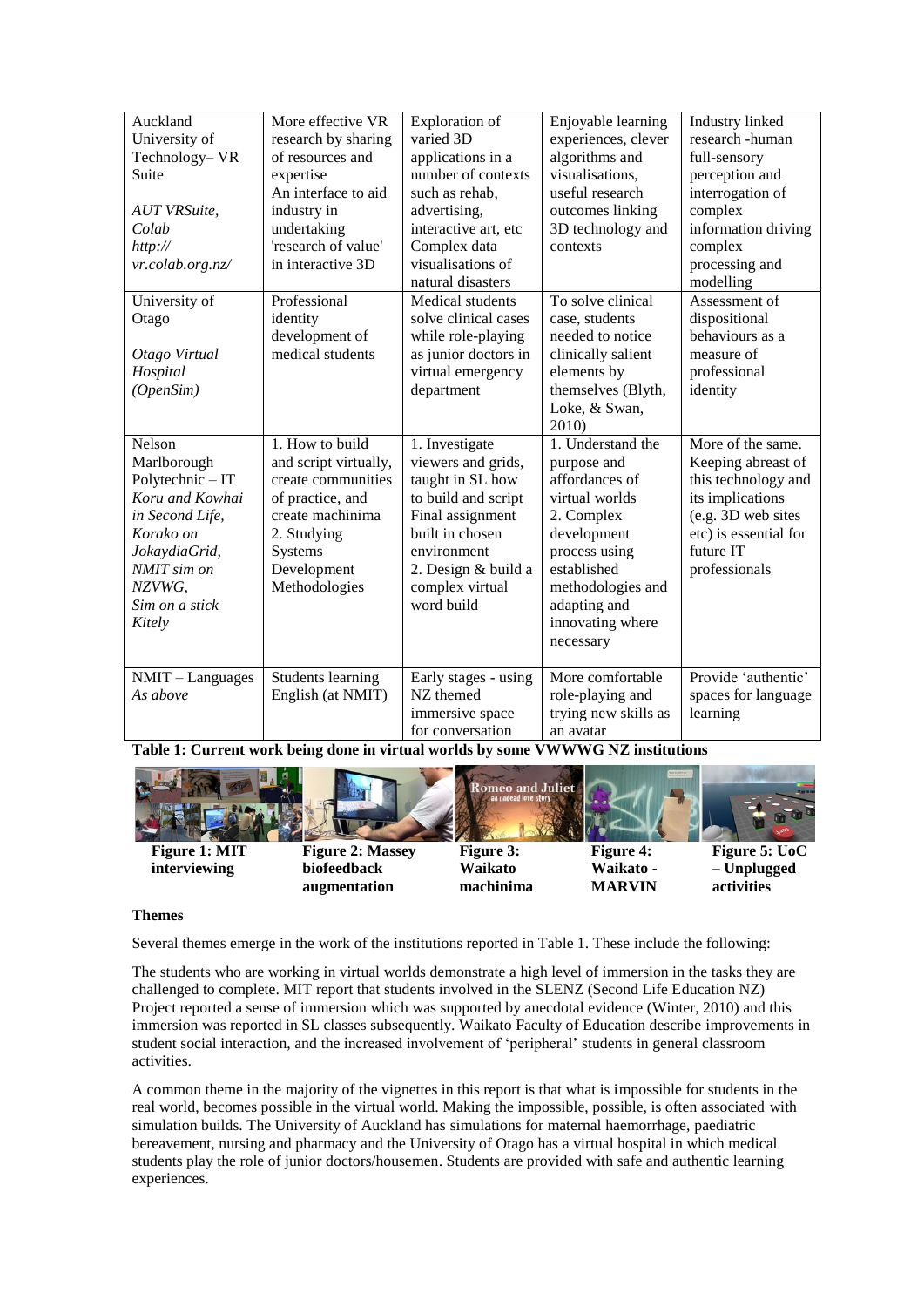The ability to provide the previously impossible is also indicated in many Arts courses, eg. the architecture students from the University of Auckland, Computer Science students at Canterbury University, WelTec, and NMIT are all able to pursue projects made possible by virtual worlds. Language tutors report this same advantage of virtual worlds. Japanese students at AUT are able to go to the Japanese sim (virtual build) to interact with native Japanese speakers for an engaging and very real experience. It is possible for these students to not only engage in the previously impossible, but build networks and establish a sense of community at the same time.

The sense of community is another main theme indicated by the work of these NZ educators. There is group connectivity between educators and students in virtual worlds. This is seen in the VWWG itself where collaboration and community is seen in the huge growth of participating institutions. Links are reported between architecture students at Auckland University and Technology students at WelTec and between WelTec students and NMIT students. Several projects reported in Table 1 are part of international collaborations, eg, WelTec with dance instructors and students in Portugal and Japan, and AUT "Teamlink", a global collaboration including NZ and Sweden. The sense of community is vital for students in the performing arts, with AUT students involved in UPStage relying on an online audience that participates via a browser, and the machinima (derived from machine and cinema) produced by arts students from Waikato Student is exhibited publicly online (e.g. www.selectparks.net, www.machinima.com).

Designing creative software solutions is another theme that is evident in the work reported in Table 1. Examples of this work include many of the IT courses, eg. Massey University examining techniques of agile software development in a game based activity, Massey"s Auckland School of Design researching interfaces that can be adapted for virtual worlds, WelTec using virtual worlds as a development tool for creating prototype 3D interactive environments, the AUT Faculty of Design and Creative Technology"s continuing investigation of 'Teamlink', a prototype Java 3D CVE, developed to aid research into global virtual teams and collaborative technologies, AUT"s VRSuite, CoLab examining the use of interactive 3D technologies to aid industry, and NMIT where students are creating applications in complex immersive MUVEs as well as gaining an understanding and appreciation of the communities, the potential benefits and issues of working and operating in these environments.

Higher level critical thinking and reasoning skills can be developed within virtual worlds, as indicated by the work in creative software solutions. Real-time problem-solving is a common theme in virtual world education. Virtual environments that contain game elements frequently rely on real time problem solving. MIT"s proposed literacy game will challenge students to solve grammatical problems. MARVIN, utilized by the Waikato University Faculty of Education, when used in small group settings, supports discussion, debate, critique, organisation and presentation of researched information through the exercise of higher order cognition (analysis, evaluation, creation) (Falloon, 2010). The prototype traffic management scenario being tested by the University of Canterbury requires surveyors to produce a traffic management plan for when they are working on a road.

It is also important to note that a number of tertiary institutions working in virtual worlds are working in conjunction with other sectors. Waikato University Faculty of Education have used MARVIN in trials with two Intermediate schools (Years 7/8) in Hamilton. The trials have concentrated on identifying any role the application might have for supporting the development of selected key competencies as outlined in the revised New Zealand Curriculum (2007). The Computer Science Education group at the University of Canterbury is interested in using virtual worlds to collect information about how learners interact with educational material. The main focus of the group is the CS Unplugged project (csunplugged.org) which exposes students to advanced concepts in Computer Science without using computers. Prototype Unplugged activities built in virtual worlds are on a local server as they are designed for the use of primary school children.

### **Conclusion**

Virtual worlds are being used in New Zealand institutions of higher learning. Although Second Life still plays an important role in education, educators are looking into alternatives. The NZVWG is an OpenSim platform that is NZ based and has an academic focus. It operates on servers hosted by Auckland, Otago and Canterbury Universities, and Wellington Polytechnic. NZ educators are using a variety of other virtual worlds and challenging their students to use and create unique 3D interactive environments.

At ascilite2009, Scott Diener from The University of Auckland made the comment that everything in education would change with the use of virtual worlds. "They provide a real sense of self and the suspension of disbelief, a sense of place and sense of emotion." (Diener as cited by Waugh, 2009). These qualities of